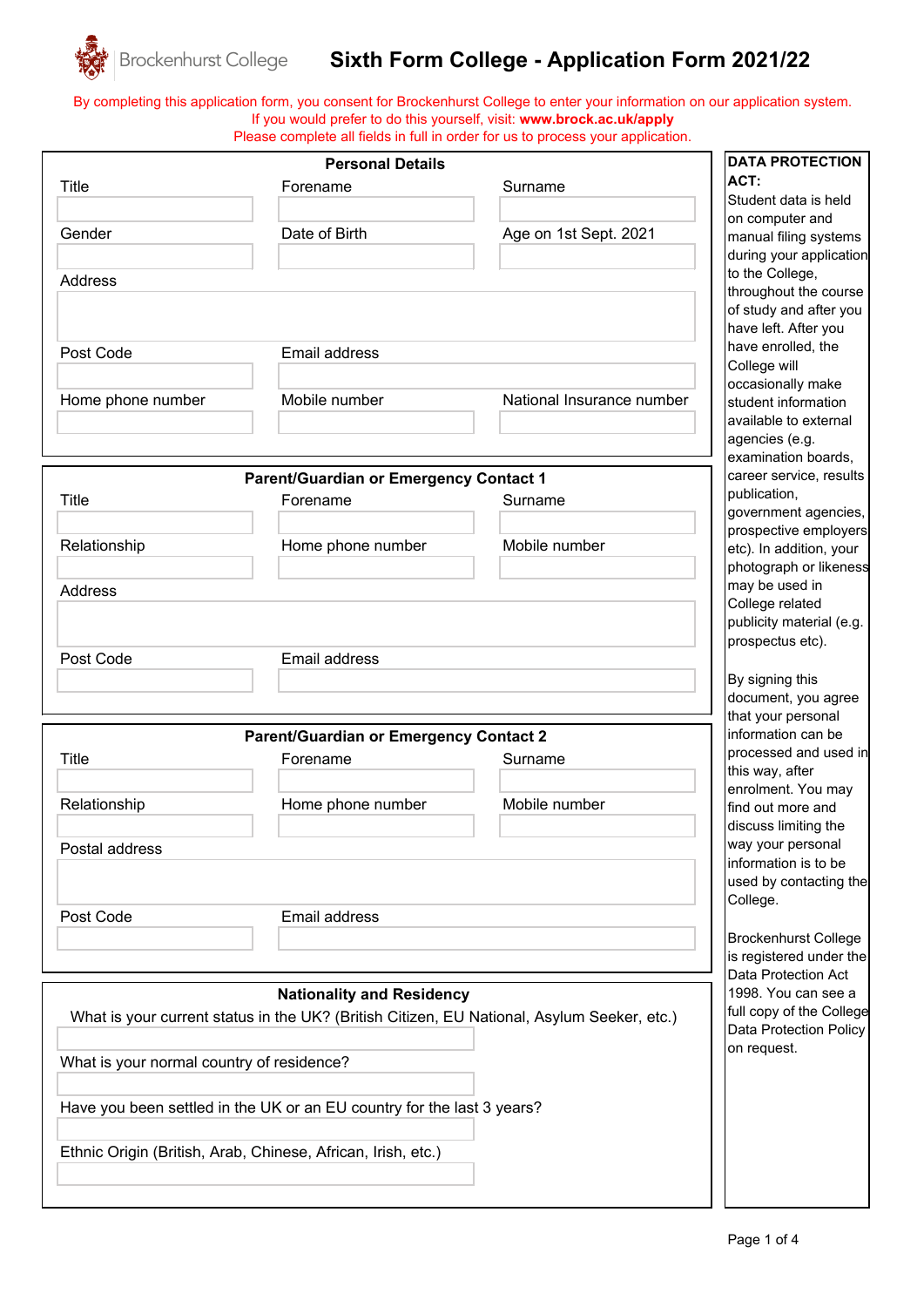

## **Individual Needs/Additional Support**

| Do you have any of the following physical or mental health issues and/or disabilities?                                                                                                                                                                                                        |                                     |  |  |  |  |
|-----------------------------------------------------------------------------------------------------------------------------------------------------------------------------------------------------------------------------------------------------------------------------------------------|-------------------------------------|--|--|--|--|
| Visual or hearing                                                                                                                                                                                                                                                                             | Allergies                           |  |  |  |  |
| <b>Impairment Disability</b>                                                                                                                                                                                                                                                                  | <b>Diabetes</b>                     |  |  |  |  |
| Affecting mobility Asthma                                                                                                                                                                                                                                                                     | Heart condition                     |  |  |  |  |
| <b>ME/Chronic Fatigue</b>                                                                                                                                                                                                                                                                     | <b>Glandular Fever</b>              |  |  |  |  |
| <b>Syndrome Seizures</b>                                                                                                                                                                                                                                                                      | Temporary disability after illness/ |  |  |  |  |
| Profound/Complex disability                                                                                                                                                                                                                                                                   | Injury/Other; state below:          |  |  |  |  |
|                                                                                                                                                                                                                                                                                               |                                     |  |  |  |  |
| Do you take medication. If so, please give details:                                                                                                                                                                                                                                           |                                     |  |  |  |  |
| Will you need to take medication at College?                                                                                                                                                                                                                                                  |                                     |  |  |  |  |
| Please be aware that you are responsible for carrying and storing your own medication securely<br>whilst at the college unless otherwise agreed with the College Nurse.<br>Have you been given specific medical advise to follow in emergencies?<br>Yes<br>No<br>If yes, please give details: |                                     |  |  |  |  |
| Do you wear a medical alert bracelet/necklace detailing the nature of your condition?<br>Yes<br>No                                                                                                                                                                                            |                                     |  |  |  |  |
| Do you have any mental health conditions; past, present or awaiting assessment?                                                                                                                                                                                                               |                                     |  |  |  |  |
| Social/Emotional difficulties                                                                                                                                                                                                                                                                 | <b>Bipolar Disorder</b>             |  |  |  |  |
| Depression                                                                                                                                                                                                                                                                                    | Schizophrenia                       |  |  |  |  |
| Anxiety                                                                                                                                                                                                                                                                                       | <b>Eating Disorder</b>              |  |  |  |  |
| Low Mood                                                                                                                                                                                                                                                                                      | OCD                                 |  |  |  |  |
| <b>PTSD</b>                                                                                                                                                                                                                                                                                   | Self-harming                        |  |  |  |  |
| Phobia                                                                                                                                                                                                                                                                                        | Other; state below:                 |  |  |  |  |
|                                                                                                                                                                                                                                                                                               |                                     |  |  |  |  |
| Please state the support you are currently receiving, eg; contact details for Key work, CAMHS contact, etc.<br>Contact number<br>Role<br>Name<br>Did you receive support from this individual at School?<br>Yes<br>No                                                                         |                                     |  |  |  |  |